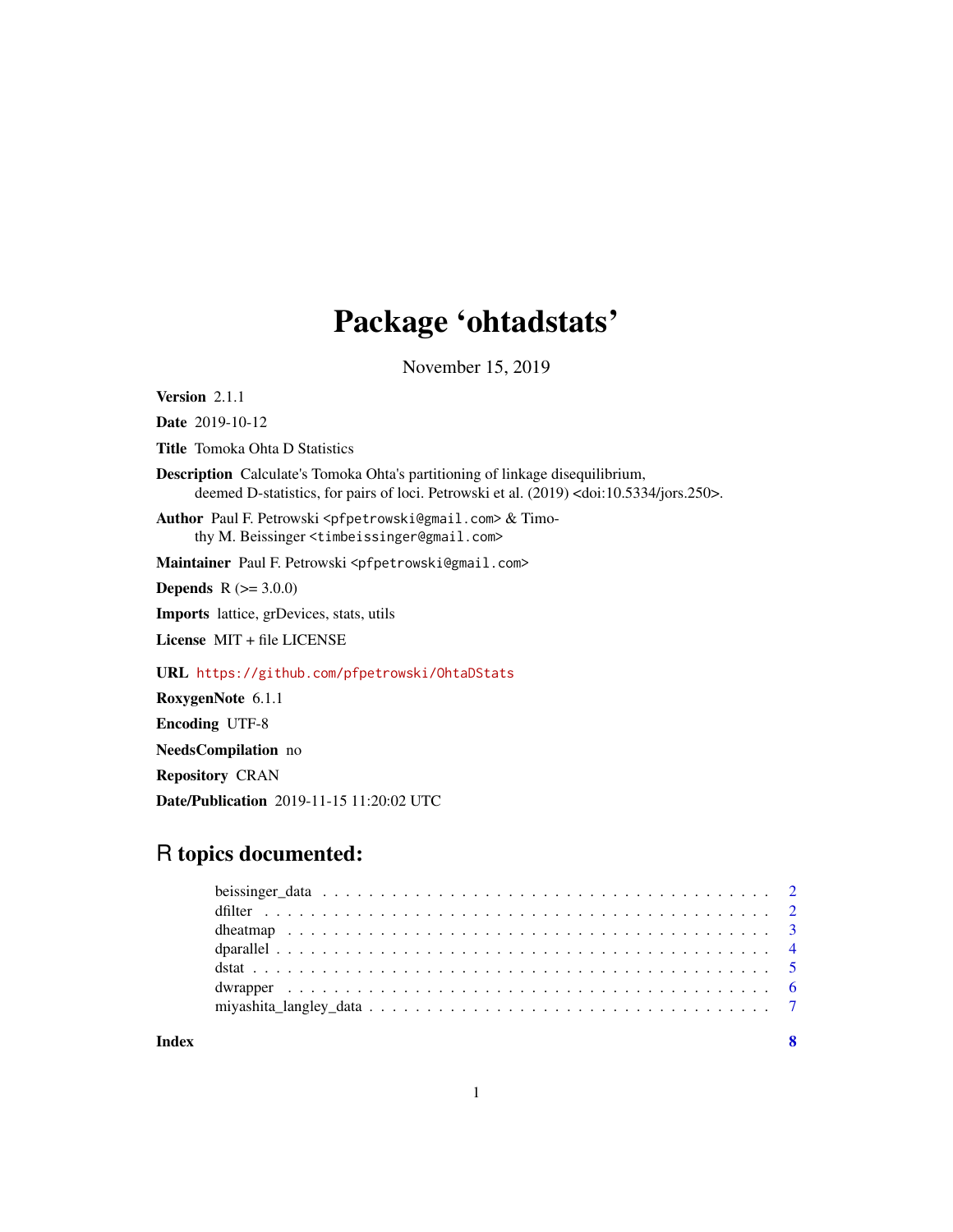<span id="page-1-0"></span>

#### Description

This file is a matrix of genotypes from 96 chickens encompassing 5 breeds, genotyped as part of the Synbreed Project. Individuals are in rows. Marker genotypes are in columns, coded as 0, 1, and 2. Row names are a breed index so all rows named "1" are from breed 1, all rows named "2" are from breed 2, and so on. Column names are marker names. These data are a subset of the data used by Beissinger et al. (2016). The full dataset is hosted on Figshare at the which can be at the link below.

#### Usage

```
data(beissinger_data)
```
#### Format

A matrix with 1417 rows and 100 columns.

#### Source

(https://figshare.com/articles/Synbreed\_Biodiversity\_Panel\_Genotypes/1497961)

#### References

Beissinger et al. (2016) Heredity. (https://www.nature.com/articles/hdy201581)

dfilter *Filtering datasets for subpopulations with low sample sizes*

#### Description

Simplifies the process of eliminating subpopulations with low sample sizes.

#### Usage

```
dfilter(data, minsample)
```
#### Arguments

| data      | Matrix containing genotype data with individuals as rows and loci as columns.                                          |
|-----------|------------------------------------------------------------------------------------------------------------------------|
|           | Genotypes should be coded as 0 (homozygous), 1 (heterozygous), or 2 (homozy-                                           |
|           | gous). Rownames must be subpopulation names and column names should be<br>marker names.                                |
| minsample | An integer representing the smallest number of individuals a subpopulation must<br>contain to be included in analysis. |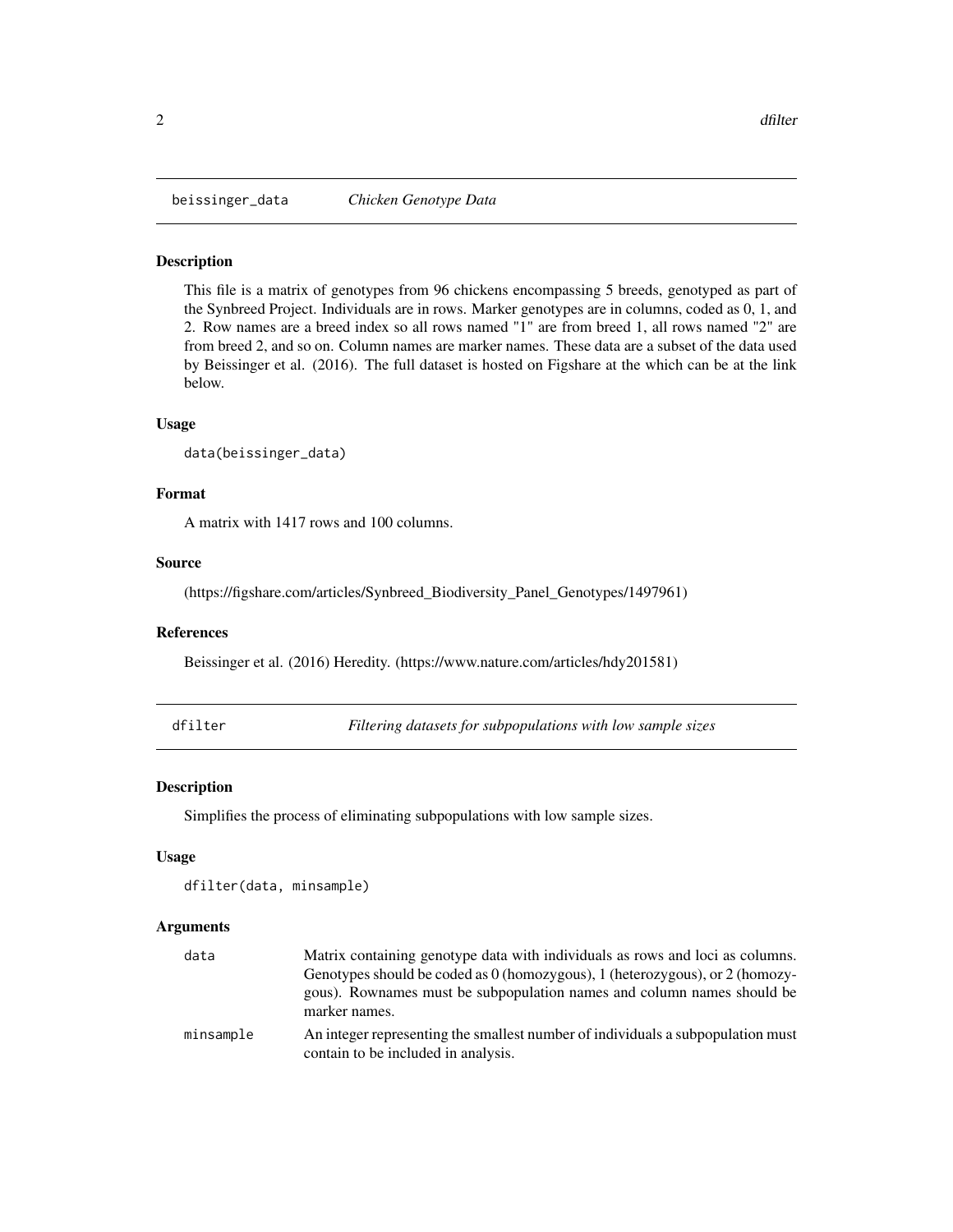#### <span id="page-2-0"></span>dheatmap 3

#### Value

filtered\_data The original dataset minus the subpopulations that fail to meet the sample size threshold.

#### Examples

```
test <- matrix(round(runif(400,1,2)), nrow = 100)
rownames(test) <- c(rep(c('A','B','C'),each=25), rep(c('D','E'), each=5), rep('F', 15))
dim(test)
#The 'D' and 'E' subpopulations have only five members each and should be removed
filtered_test <- dfilter(test,12)
dim(filtered_test) # New dataset is reduced by 10 rows (five for 'D' and five for 'E')
```
dheatmap *Heatmap Plot*

#### Description

Plots a matrix of D statistics, output from dwrapper, as a heatmap.

#### Usage

```
dheatmap(d_matrix, colors = c("white", "lightblue", "blue", "darkblue",
  "black"), mode = "linear", tick.labels = TRUE, nbins = 5)
```
#### Arguments

| d_matrix    | A matrix of D statistics or a matrix of D statistic ratios.                                                                                                                                          |
|-------------|------------------------------------------------------------------------------------------------------------------------------------------------------------------------------------------------------|
| colors      | An optional color vector. Optionally modify the color scheme of the heatmap.<br>If mode $=$ 'binned', must be of length 5.                                                                           |
| mode        | A string indicating desired coloring scheme. The option "linear" scales colors<br>linearly, "truncated" truncates values greater than 1, and "binned" returns a dis-<br>cretedistribution of colors. |
| tick.labels | A logical indicating whether or not marker labels should be drawn.                                                                                                                                   |
| nbins       | An integer specifying the number of bins to be used. Only relevent if mode is<br>"binned".                                                                                                           |

#### Details

The d\_matrix input should be one of the matrices output by dwrapper. Options are d2it\_mat, d2is\_mat, d2st\_mat, dp2st\_mat, dp2is\_mat, npops\_mat, ratio1, and ratio2. More customized plots can be developed using the "levelplot" package.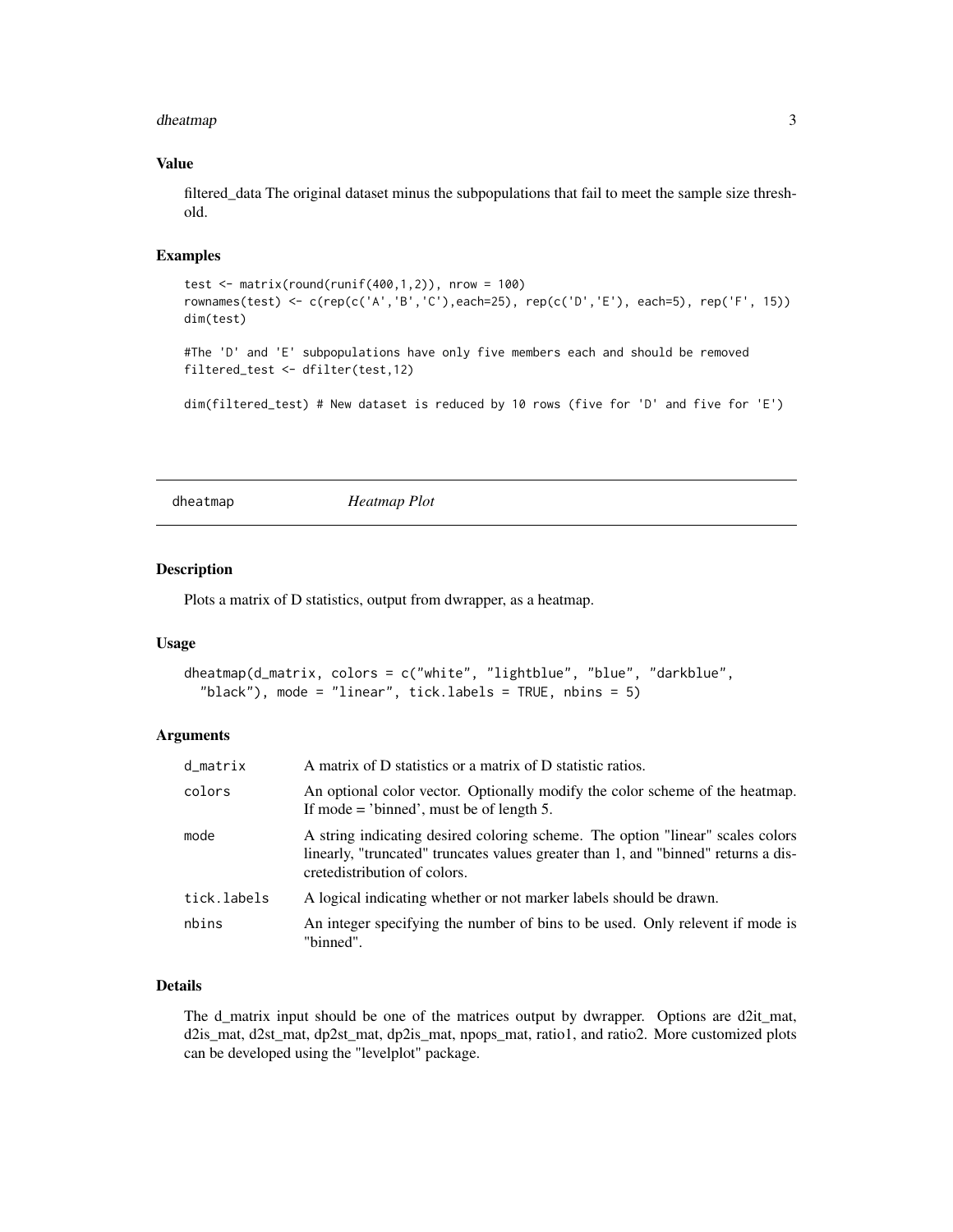#### <span id="page-3-0"></span>4 degree of the control of the control of the control of the control of the control of the control of the control of the control of the control of the control of the control of the control of the control of the control of

#### Value

A color plot

#### Examples

```
data(miyashita_langley_data)
miyashita_langley_subset <- miyashita_langley_data[,1:15]
ml_results <- dwrapper(miyashita_langley_subset)
dheatmap(ml_results[["d2it_mat"]], mode = 'linear')
```

```
## Not run:
data(miyashita_langley_data)
ml_results <- dwrapper(miyashita_langley_data)
dheatmap(ml_results[["d2it_mat"]], mode = 'linear')
```
## End(Not run)

dparallel *Compute Ohta's D Statistics in a manner optimized for parallelization*

#### Description

Infers the comparisons that this instance of the function is supposed to perform given job\_id and comparisons\_per\_job. Returns the results of those comparisons to an SQL database.

#### Usage

```
dparallel(data_set, tot_maf = 0.1, pop_maf = 0.05, comparisons_per_job,
  job_id, outfile = "Ohta")
```
#### Arguments

| data_set            | The data set that is to be analysed.                                                                        |
|---------------------|-------------------------------------------------------------------------------------------------------------|
| tot_maf             | Minimum minor allele frequency across the total population for a marker to be<br>included in the analysis.  |
| pop_maf             | Minimum minor allele frequency across a subpopulation for that subpopulation<br>to be included in analysis. |
| comparisons_per_job |                                                                                                             |
|                     | The number of comparisons that each instance of dparallel will compute.                                     |
| job_id              | A number indicating that this is the nth instance of this function.                                         |
| outfile             | Prefix for the file name that results will be written to. May be a path. Do not<br>include extension.       |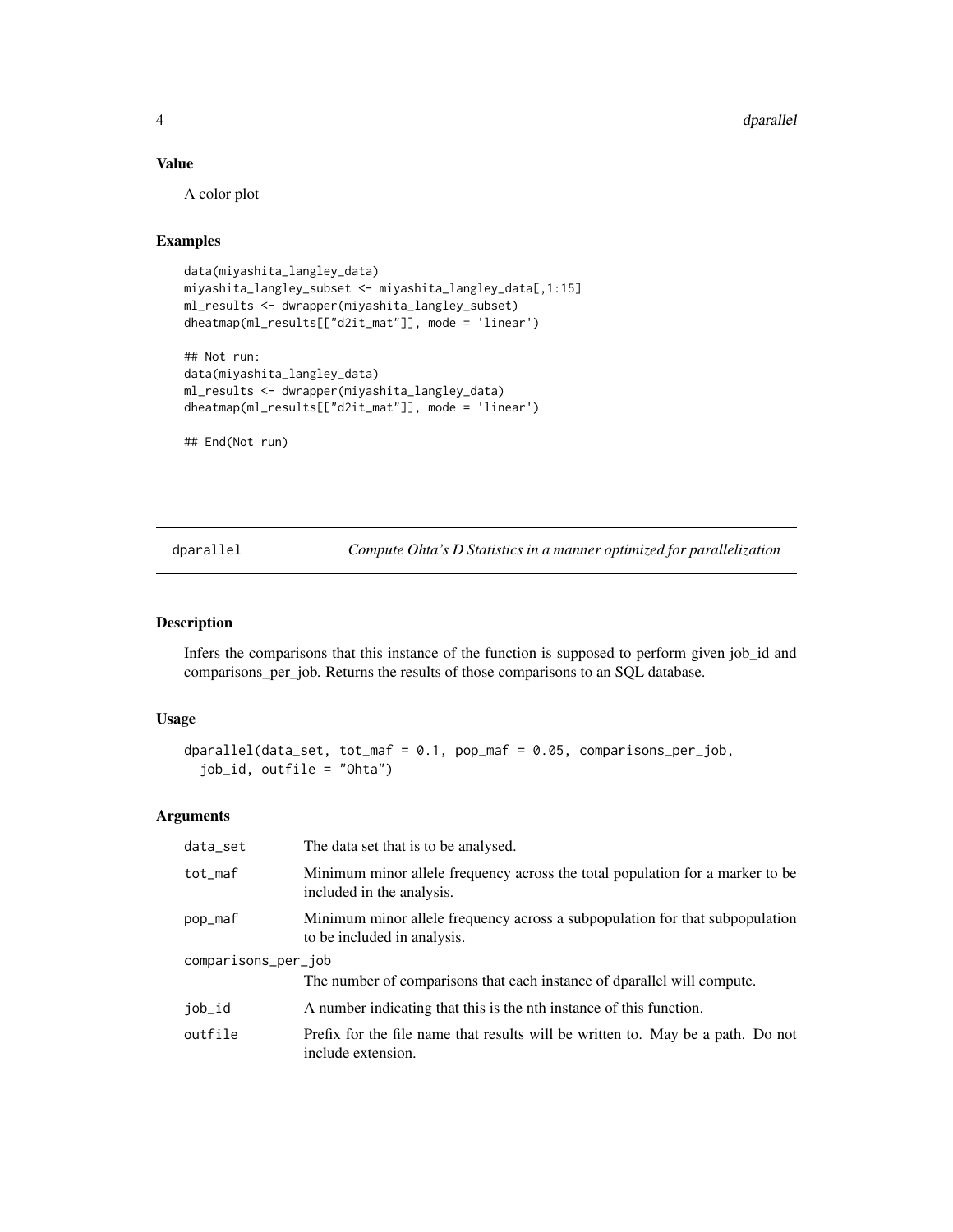#### <span id="page-4-0"></span>dstat 5 august 2007 in 1990 and 2007 in 1990 and 2007 in 1990 and 2007 in 1990 and 2007 in 1990 and 2007 in 1990 and 2007 in 1990 and 2007 in 1990 and 2007 in 1990 and 2007 in 1990 and 2007 in 1990 and 2007 in 1990 and 200

#### Examples

```
data(beissinger_data)
dparallel(data_set = beissinger_data,
                     comparisons_per_job = 300,
                     job_id = 1,
               outfile = tempfile(pattern = "beissinger_comparison", tmpdir = tempdir()))
```

| . .<br>×<br>. .<br>×<br>M.<br>٠<br>i |
|--------------------------------------|
|--------------------------------------|

#### Tomoka Ohta's D Statistics

#### Description

Implements Ohta's D statistics for a pair of loci. Statistics are returned in a vector in the following order: Number of populations, D2it, D2is, D2st, D'2st, D'2is.

#### Usage

```
dstat(index, data_set, tot_maf = 0.1, pop_maf = 0.05)
```
#### Arguments

| index    | A two-element vector of column names or numbers for which Ohta's D Statistics<br>will be computed.                                                                                                                                                       |
|----------|----------------------------------------------------------------------------------------------------------------------------------------------------------------------------------------------------------------------------------------------------------|
| data_set | Matrix containing genotype data with individuals as rows and loci as columns.<br>Genotypes should be coded as 0 (homozygous), 1 (heterozygous), or 2 (homozy-<br>gous). Rownames must be subpopulation names and column names should be<br>marker names. |
| tot maf  | Minimum minor allele frequency across the total population for a marker to be<br>included in the analysis.                                                                                                                                               |
| pop_maf  | Minimum minor allele frequency across a subpopulation for that subpopulation<br>to be included in analysis.                                                                                                                                              |

#### Details

When the loci being evaluated fail to pass the filtering thresholds determined by tot\_maf and pop\_maf, NAs are returned.

#### Value

nPops Number of subpopulations used for computation, after filtering.

D2it A measure of the correlation of alleles at two loci on the same gametes in a subpopulation relative to their expectation according to allele frequencies in the total population.

D2is Expected variance of LD for subpopulations.

D2st Expected correlation of alleles in a subpopulation relative to their expected correlation in the total population.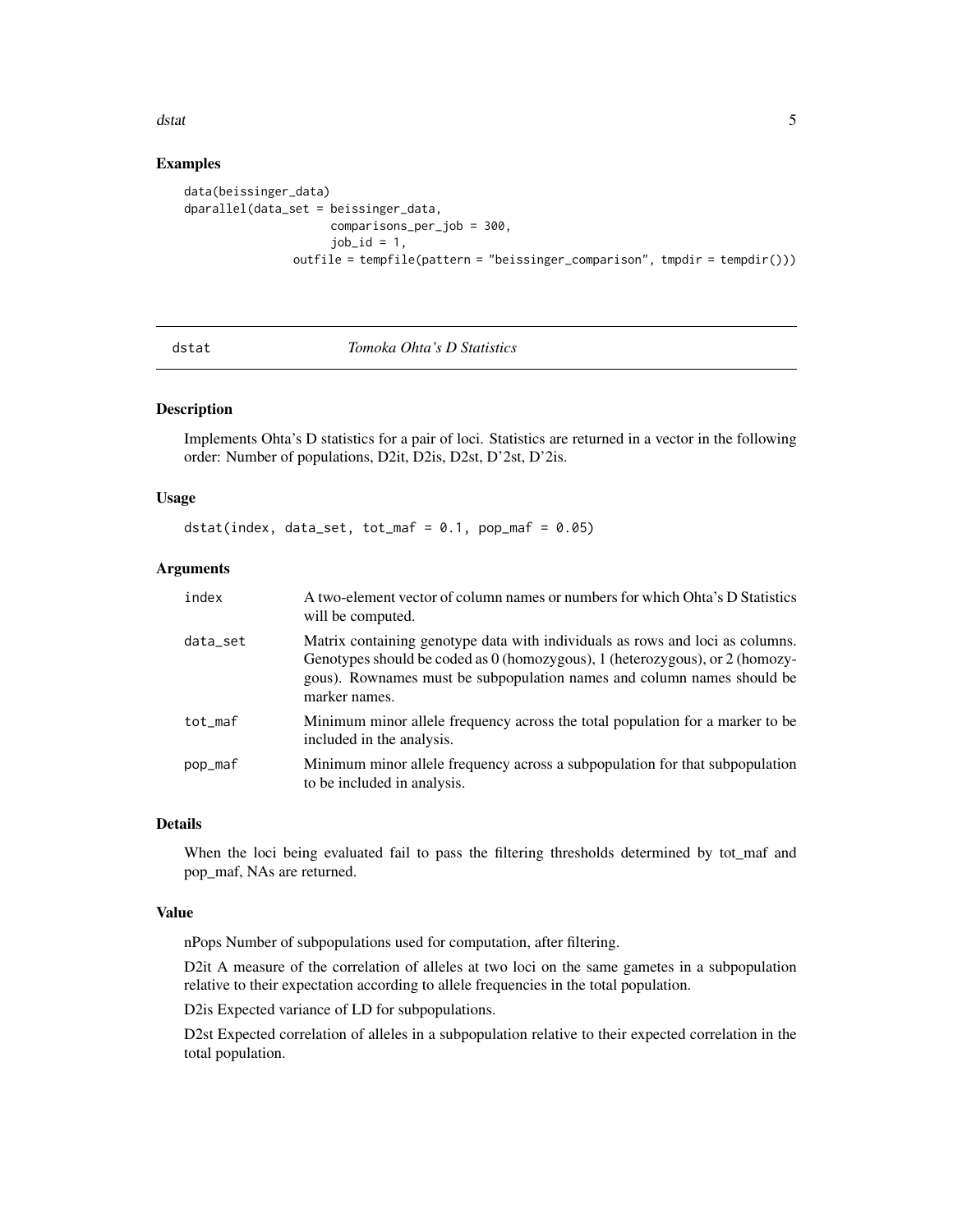<span id="page-5-0"></span>Dp2st Variance of LD for the total population computed over alleles only.

Dp2is Correlation of alleles at two loci on the same gamete in subpopulations relative to their expected correlation in the total population.

#### References

Beissinger et al. (2016) Heredity. (https://www.nature.com/articles/hdy201581) & Ohta. (1982) Proc. Natl. Acad. Science. (http://www.pnas.org/content/79/6/1940)

#### Examples

```
data(beissinger_data)
dstat(index = c(5, 6), data_set = beissinger_data)
```
dwrapper *Ohta D Statistic Wrapper*

#### Description

Pairwise computation of Ohta's D Statistics for each pair of polymorphisms in a given dataset.

#### Usage

 $dwrapper(data_set, tot_maf = 0.1, pop_maf = 0.05)$ 

#### Arguments

| data_set | Matrix containing genotype data with individuals as rows and loci as columns.<br>Genotypes should be coded as 0 (homozygous), 1 (heterozygous), or 2 (homozy-<br>gous). Rownames must be subpopulation names and column names should be<br>marker names. |
|----------|----------------------------------------------------------------------------------------------------------------------------------------------------------------------------------------------------------------------------------------------------------|
| tot maf  | Minimum minor allele frequency across the total population for a marker to be<br>included in the analysis.                                                                                                                                               |
| pop_maf  | Minimum minor allele frequency across a subpopulation for that subpopulation<br>to be included in analysis.                                                                                                                                              |

#### Details

This wrapper implements the dstat function for all pairs of loci in a genotype matrix. If the input matrix includes n loci, choose(n,2) pairs are evaluated. Therefore, the computaiton time scales quadratically, and is not feasible for large datasets. We suggest manual parallelization across computational nodes for a large-scale (ie thousands of markers) implementation.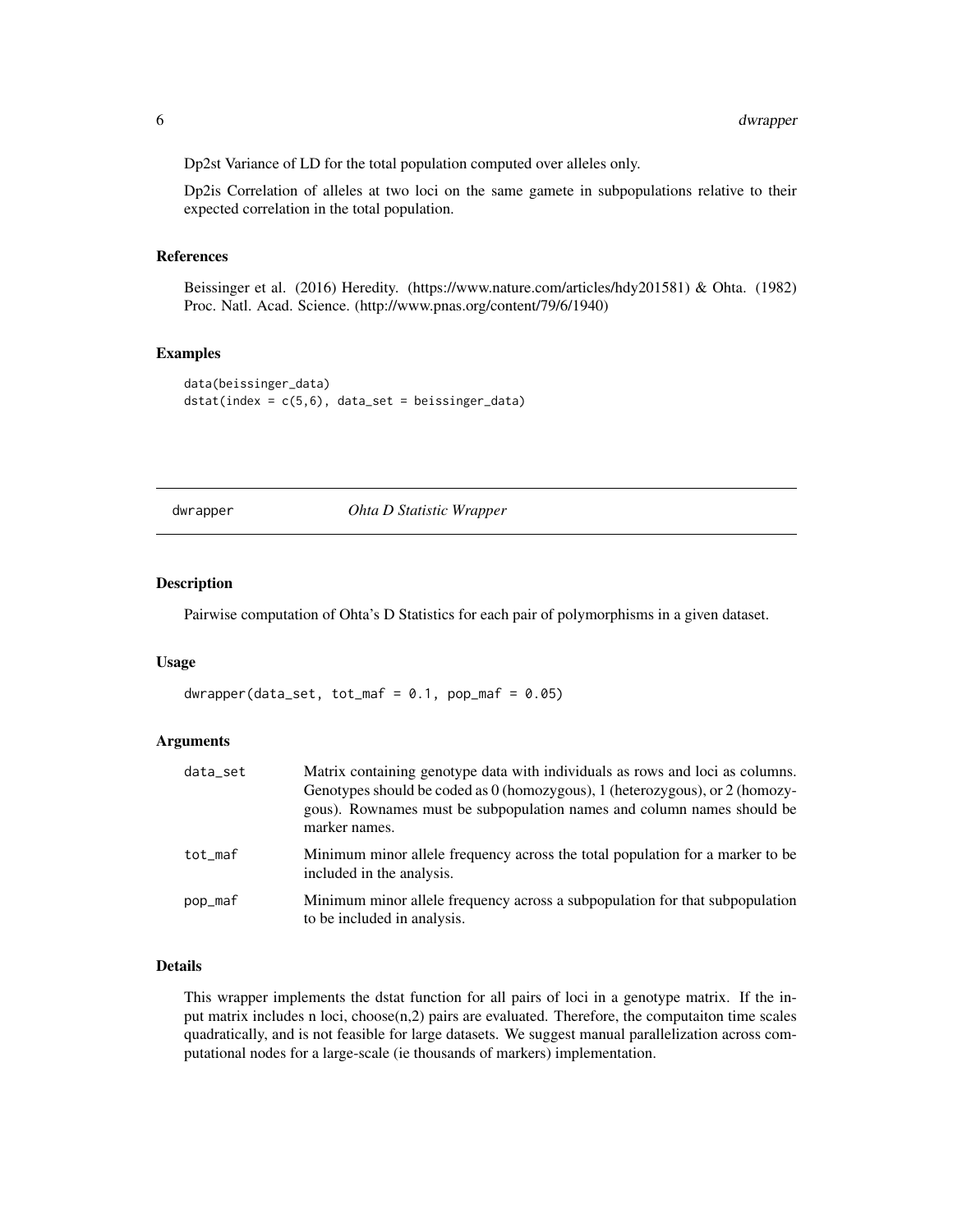#### <span id="page-6-0"></span>Value

A list of matrices containing the pairwise comparisons for each D statistic. Also included is the number of subpopulations evaluated in each comparison and the ratio of d2is\_mat to d2st\_mat (ratio1) and dp2st\_mat to dp2is\_mat (ratio2). The result of a comparison between marker M and marker N will be found in the Mth row at the Nth column.

#### Examples

```
data(beissinger_data)
beissinger_subset <- beissinger_data[,1:15]
dwrapper(beissinger_subset, tot_maf = 0.05, pop_maf = 0.01)
## Not run:
data(beissinger_data)
dwrapper(beissinger_data, tot_maf = 0.05, pop_maf = 0.01)
## End(Not run)
```
miyashita\_langley\_data

*Drosophila melanogaster genotypes*

#### Description

Genotype data obtained from Miyashita & Langley (1988). A matrix representing 85 loci in 64 individuals. Individuals are in rows. Rownames "RL", "TX", or "FK", indicate the subpopulation from which the sample was taken.

#### Usage

```
data(miyashita_langley_data)
```
#### Format

A matrix with 64 rows and 85 columns.

#### References

Miyashita & Langley (1988) Genetics 120:199-212 (https://www.ncbi.nlm.nih.gov/pmc/articles/PMC1203490/)